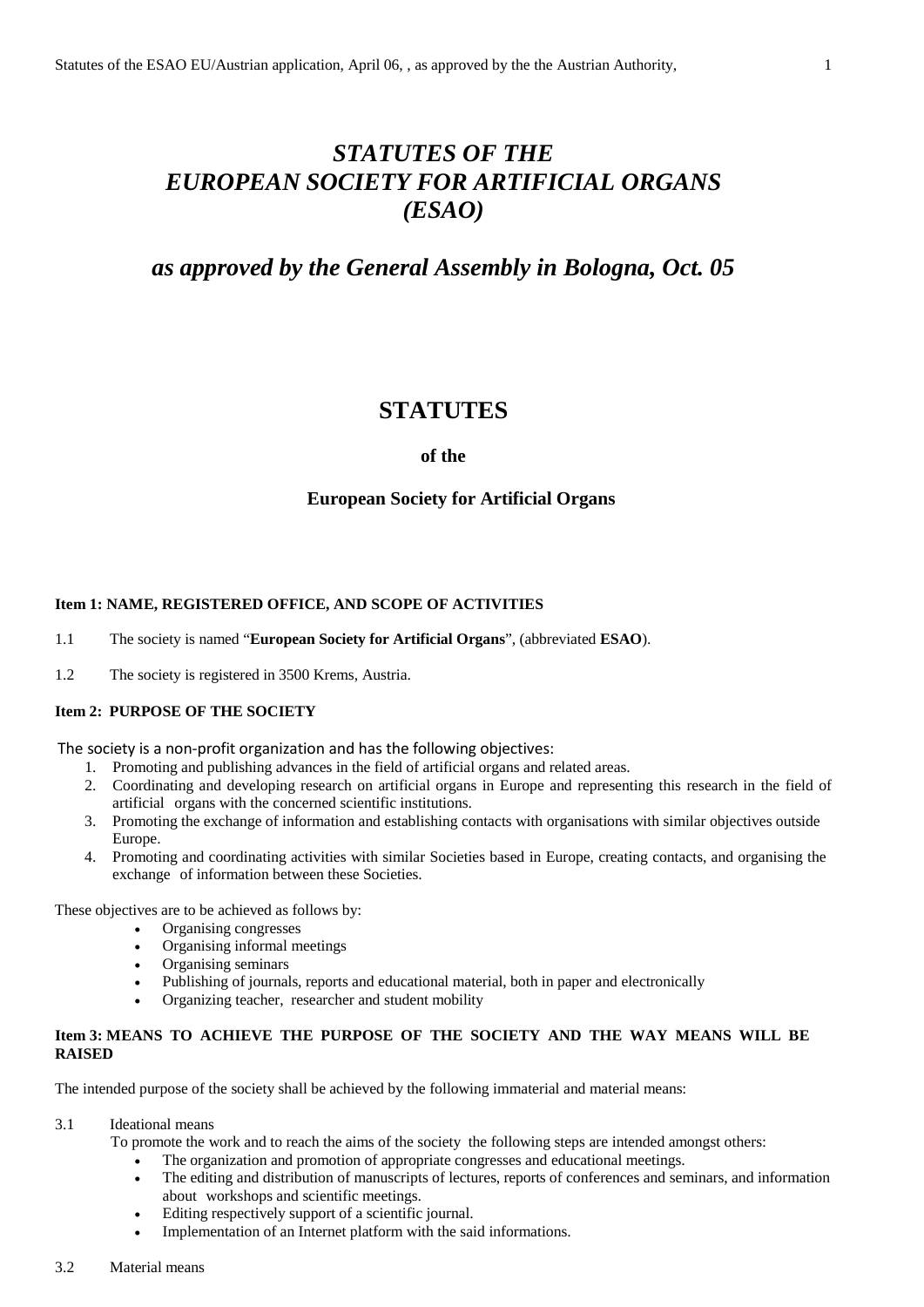Statutes of the ESAO EU/Austrian application, April 06, , as approved by the the Austrian Authority, 2 For achieving the ideational objectives, material means are to be raised in the form of annual membership fees, income from events, donations, and other grants.

#### **Item 4: TYPES OF MEMBERSHIP**

The members of the society are organised into

- 4.1 Ordinary members
- 4.2 Associate members
- 4.3 Senior members
- 4.4 Honorary members, i.e. persons appointed to this membership because of having acquired merit of their efforts for the society.

# **Item 5: ACQUISITION OF MEMBERSHIP**

5.1 Any natural person conducting research, applied research, clinical research or development, or any other activity in the field of artificial organs and related areas may become a member of the society.

5.2 A member may become a senior member by staying on in the society after the end of that member's active professional career. Senior members are exempt from paying membership fees, but are further on entitled to obtain information from the society and to attend congresses of the society by payment of the reduced congress fee. Senior members will not continue to receive the society's journal. Senior members do have the right to vote at the General Assembly.

- 5.3 Any institution, corporation or society concerned with artificial organs, or any other national body with objectives similar to those of this society may apply for membership as an associate member.
- 5.4 Applications for membership are to be submitted to the Society's treasurer, the Secretary General or the Society office at the latest one month prior to a General Assembly.
- 5.5 Persons with special merits in the field of artificial organ research and related areas, or persons with special merits in developing the society may be admitted as honorary members by proposal by the board and subsequent acceptance by the General Assembly. Honorary members are exempted from membership fees.
- 5.6 For all membership applications the Board of Governors can decide on acceptance, with subsequent confirmation by the General Assembly, each by simple majority.

#### **Item 6: TERMINATION OF MEMBERSHIP**

Membership ends with the death of the member – for corporate bodies by loss of incorporation – by voluntary leaving, by cancellation, or by exclusion.

- 6.1 Voluntary leaving of the society is possible at any time, but is to be communicated in writing to the secretary and does not absolve from the fulfillment of commitments made up to the date of leaving.
- 6.2 A membership may be cancelled by the board of Governors if membership fees have been in arrear for more than two years, despite three reminders by the treasurer. The obligation to pay due membership fees shall remain unaffected.
- 6.3 The exclusion of a member from the society may be decreed because of repeated violation of society duties or of provisions of these articles of society. The General Assembly is entitled to decide on this matter by simple majority.

## **Item 7: RIGHTS AND DUTIES OF MEMBERS**

7.1 General

Every member having paid paid due fees has these rights:

- a) To be informed of the activities of the society.
- b) To participate in the annual congress of the society at a reduced congress fee.
- c) To receive the journal posessed or endorsed by the society.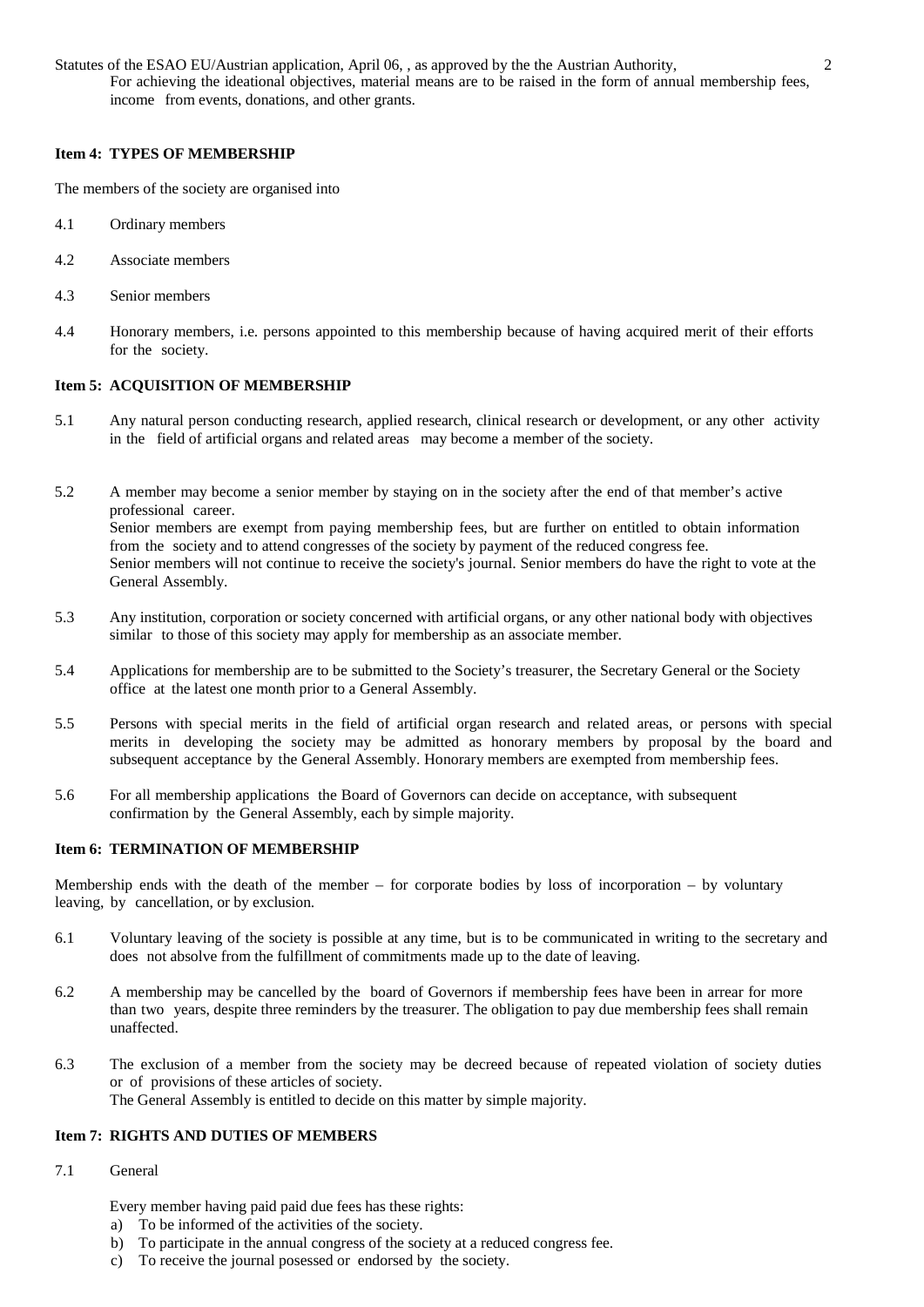Statutes of the ESAO EU/Austrian application, April 06, , as approved by the the Austrian Authority, 3

7.2 Rights of ordinary members

Ordinary members and senior members are entitled to take part in the General Assembly and to execute their voting rights. They have the right to stand for election to the Board of Governors board as well.

7.3 Rights of associate members

For Associate members an authorized representative may take part in the General Assembly and has the

right to vote. Associate members do not have the right to stand for election to the Board of Governors.

7.4 Rights of honorary members

Honorary members have the same rights as ordinary members. They are, however, exempt from paying membership fees.

#### **Item 8: GENERAL ASSEMBLY**

- 8.1 The regular assembly is held annually. It should be held preferably at the annual congress of the society.
- 8.2 An extraordinary General Assembly must take place if so decided by the executive committee or the regular General Assembly, if so proposed in writing by at least 20% of the members, or if so demanded by the auditors. In the aforementioned cases the extraordinary General Assembly must convene within one month after the arrival of the proposal at the executive committee.
- 8.3 All members are to be invited to regular and extraordinary General Assemblies in writing or electronic mail at least two weeks prior to the event. The General Assembly is to be set with an issued agenda. The setting is executed by the executive committee.
- 8.4 Proposals to the agenda are to be submitted to the executive committee in writing at least 24 hours before the date of the General Assembly. Due to urgent circumstances the agenda may be amended by the simple majority of the members present
- 8.5 Valid decisions except those concerning a proposal to convene an extraordinary General Assembly may only be made concerning items of the agenda.
- 8.6 All members are entitled to take part in a General Assembly. The eligibility to vote and to stand for election is detailed in item 7 of the articles of society. Every eligible member has one vote. Transfer of voting rights to another member is permitted by way of written authorisation, which has to arrive at the General Secretariate latest 48 hours before the General Assembly. A delegate must be a member with voting right, and not more than three votes can be accumulated per person. If the Assembly has been convened according to the articles of society it constitutes a quorum, regardless of the number of members eligible to vote and to stand for election present.
- 8.7 Elections and resolutions in the General Assembly, as a rule, require a simple majority. Resolutions concerning changes of the society's articles of society or its dissolution, however, require a qualified majority of two thirds of the cast and valid votes.
- 8.8 The President chairs the General Assembly, in case of the President being prevented from attending, the General Assembly shall be chaired by the deputy. Should the deputy be prevented from attending as well, the most senior member of the executive committee shall be President.
- 8.9 For well defined questions, such as election of candidates, additionally to the votes given at the General Assembly a voting via letter (arrived at given forms and double envelopes to the office before the General Assembly) may be included into the vote. The decision to subject a decision to letter voting is done by the Board of Governors.

#### **Item 9: SCOPE OF FUNCTIONS OF THE GENERAL ASSEMBLY**

The following activities are reserved to the General Assembly:

- a) receiving and approving the statement of accounts and the closing of accounts,
- b) deciding on the preliminary estimate,
- c) appointing and displacing members of the executive committee, the board of governors and of the auditors,
- d) stipulating membership fees,
- e) awarding and depriving of honorary memberships,
- f) deciding on exclusions from membership, except those exclusions decreed by the executive committee, due to arrears in membership fees,
- g) deciding on changes to the articles of society and the voluntary dissolution of the society, resolutions concerning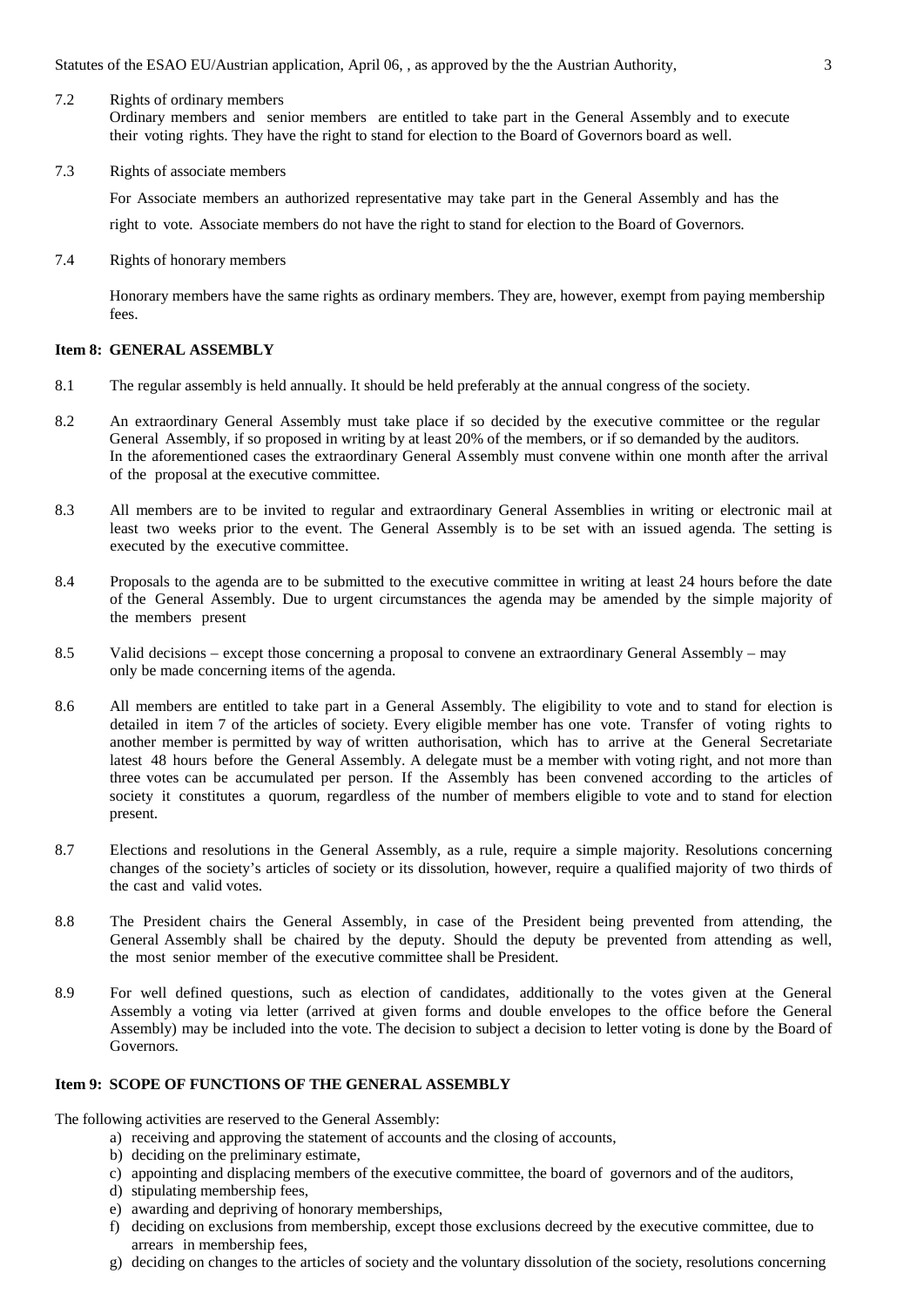Statutes of the ESAO EU/Austrian application, April 06, , as approved by the the Austrian Authority, 4

these items require a majority of 66% of the cast votes with at least half of all members eligible to vote present,

- h) deliberating and deciding on miscellaneous questions of the agenda,
- i) admitting members to the society, with the exception of associate members.

#### **Item 10: BOARD OF GOVERNORS**

- 10.1 The Board of Governors is formed by the members of the executive committee and eight to twelve other members.
- 10.2 The Board of Governors has to represent the various areas of interest and activities of the society.
- 10.3 The members of the Board of Governors are elected by the General Assembly.
- 10.4 The Board of Governors decides with simple majority. At a parity of votes the President shall have a casting vote.
- 10.5 Those Governors, which are not members of the Executive Committee, are elected for a period of three years. They are only re-elegible once consecutively and cannot reapply before three years.
- 10.6 The Board of Governors may propose one former President and few former Board Members, which have rendered exceptional services to the Society, to become Honorary President respectively Honorary Board Members. An Honorary President and Honorary Board Members have the right to participate in the Board meetings, but without the right to vote.
- 10.7 Coopted Members of the Board of Governors: The board may nominate up to three persons specially qualified by their professional experience, as coopted members for a period of up to three years. They have the right to participate in the Board meetings, but without the right to vote. The nominations have to be confirmed by the General Assembly.

# **Item 11: DUTIES AND RESPONSIBILITIES OF THE BOARD OF GOVERNORS :**

With the exception of those tasks specifically assigned to individual members of the executive committee by the articles of society and the legislation concerning Societies, the duties and responsibilities of the Board of Governors:

- a) General management of the society
- b) Selection of venue and organisation of the society's congresses
- c) To persue the scientific direction and quality of the society.
- d) Maintenance of relationships to associated Societies
- e) Preparing recommendations for the General Assembly.

#### **Item 12: EXECUTIVE COMMITTEE**

- 12.1 The executive commitee consists of the President, the Past President (President of the last term of office), the President Elect (President of the next term of office), a Secretary General*,* and a Treasurer. As the need may be, deputies for the Secretary General and the treasurer may be appointed as well.
- 12.2 The President's term of office is two years. The president may not be re-elected. The General Assembly has to elect a President for the following period of office as well. The Secretary General shall be elected for a time of **three years.** The treasurer shall be elected for a term of office of four years. They may be re-elected only once. They will have to wait for four years after completion of their second term of office, before being eligible again.
- 12.3 The executive committee is entitled to co-opt another eligible member, should an elected member of the executive committee retire from office. In this case the approval of the subsequent General Assembly is to be obtained.
- 12.4 The executive committee is convened by the President, or the President's deputy, in writing, or orally.
- 12.5 The executive committee constitutes a quorum if all members have been invited and at least half of them are present.
- 12.6 The executive committee decides my simple majority. At a parity of votes the President shall have the casting vote.
- 12.7 The President chairs the executive committee, in case of the President being prevented from attending, the deputy shall chair. Should the deputy be prevented from attending as well, the most senior member of the executive committee shall be President.
- 12.8 Except due to death or completion of term of office (item 10.2), the function of a member of the executive committee shall be forfeited by supersession (item 10.9) and resignation (item 10.10.)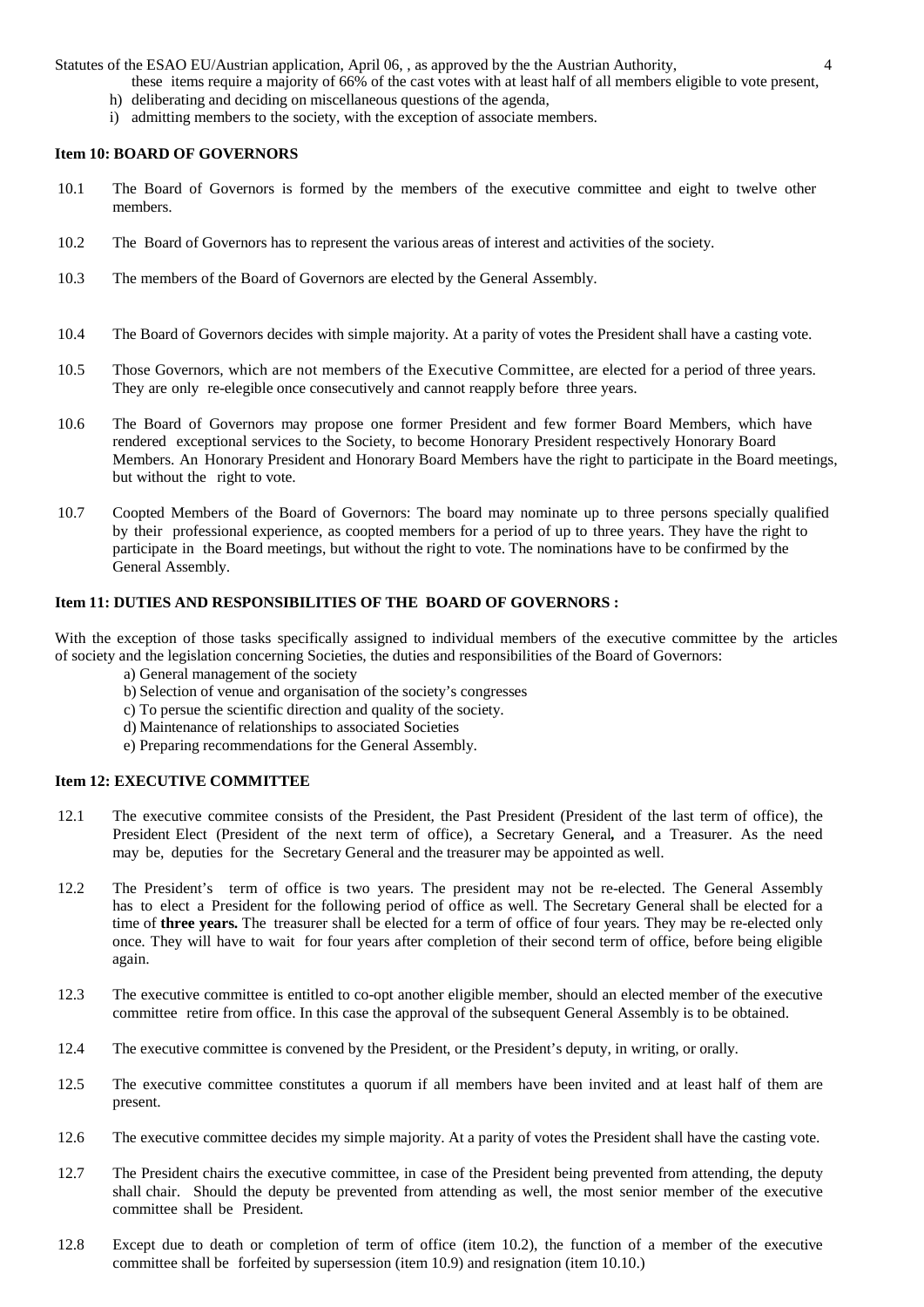Statutes of the ESAO EU/Austrian application, April 06, , as approved by the the Austrian Authority, 5

- 12.9 The General Assembly is entitled to superseding the entire executive committee or individual members at any time.
- 12.10 Members of the executive committee may hand in their resignation in written form at any time. The resignation is to be addressed to the executive committee, in the case of resignation of the entire executive committee to the General Assembly.

## **Item 13: DUTIES AND RESPONSIBILITIES OF THE EXECUTIVE COMMITTEE:**

The executive committee is in charge of directing the society. It is in charge of all duties and responsibilities not assigned by the articles of society to other organ of the society.

- Its sphere of action in particular includes the following concerns:
	- a) Preparing the annual preliminary estimate and the statement of accounts and the closing of accounts.
	- b) Preparing and convening the regular and extraordinary General Assemblies.
	- c) Administering the society's assets,
	- d) Recommendations of admitting, excluding and canceling memberships, with decision by the Board with subsequent confirmation by the General Assembly.
	- e) Concluding and terminating contracts of employment with employees of the administration.

# **Item 14: SPECIAL OBLIGATIONS OF INDIVIDUAL MEMBERS OF THE EXECUTIVE COMITTEE**

- 14.1 The President manages the general affairs of the society and represents it with regard to external affairs.
- 14.2 The following applies with regard to internal affairs:
	- a) The President chairs the General Assembly and the meetings of the executive committee and the Board of Governors. In case of imminent danger, the President is entitled to issue independent directives in sole responsibility, also in concerns otherwise falling into the sphere of action of the General Assembly or the executive committee. These directives, however, require the ex-post approval of the organ of the society otherwise in charge.
	- b) The Secretary General has to support the President directing the affairs of the society. The Secretary General shall draft the Agenda of Board Meetings and General Assemblies. He is in charge of keeping the records of the General Assembly, the Board of Governors and the executive committee. He should coordinate the activities of the Society, acting in complieance with the wishes and directives of the Board and in accordance with the Society Statute, and submit a report on his/her activities.
	- c) The treasurer is responsible for the proper managing of the financial affairs of the society. He shall keep and regularly update lists of the Members of the Society, Collect the annual membership fees; make payments on behalf of the society; He/she shall manage the society account, draw up balance sheets and circulate same to Members annualy. He/she shall act in compliacne with the wishes and directives of the Board and in accordance with the Society Statute.
	- d) The President or the President's deputy is obligated to the society to issue written executions and announcements of the society, in particular deeds obligating the society, in collaboration with the recording clerk, and in case of aforesaid documents concerning financial matters, to issue these in collaboration with the treasurer.
	- e) The deputies of the President, the Secretary General, or the Treasurer may only act when the President, the Secretary General, or the Treasurer are prevented from doing so. The effectiveness of their actions as deputies is not affected.

#### **Item 15: THE ESAO-EDITOR:**

The ESAO Editor takes care of the publication of the Society´s Journal. He/she acts in strict cooperation with the Board of Governors and the Journal Publisher. He/she is invited to attend the board of Governors Meeting but has no voting right. He/she is nominated by the Board of Governors for a period of three years and may be renominated.

## **Item 16: WORKING GROUPS:**

- 16.1 To enhance the activities of the society in certain fields, the Board of Governors may install Working Groups and elect Chairmen of these Groups, and to close such groups, if their necessity vanishes. These decisions require subsequent confirmation by the General Assembly.
- 16.2 Chairmen of Working Groups are requested to submit reports of their activities to the Board meetings. They may be invited to attend the meetings of the Board of Governors, but without the right to vote. They must manage a budget for their working groups in supervision by the treasurer.

# **Item 17: AUDITORS**<br>17.1 Two auditors

Two auditors are elected by the General Assembly for terms of office of two years. Re-election, even repeated re-